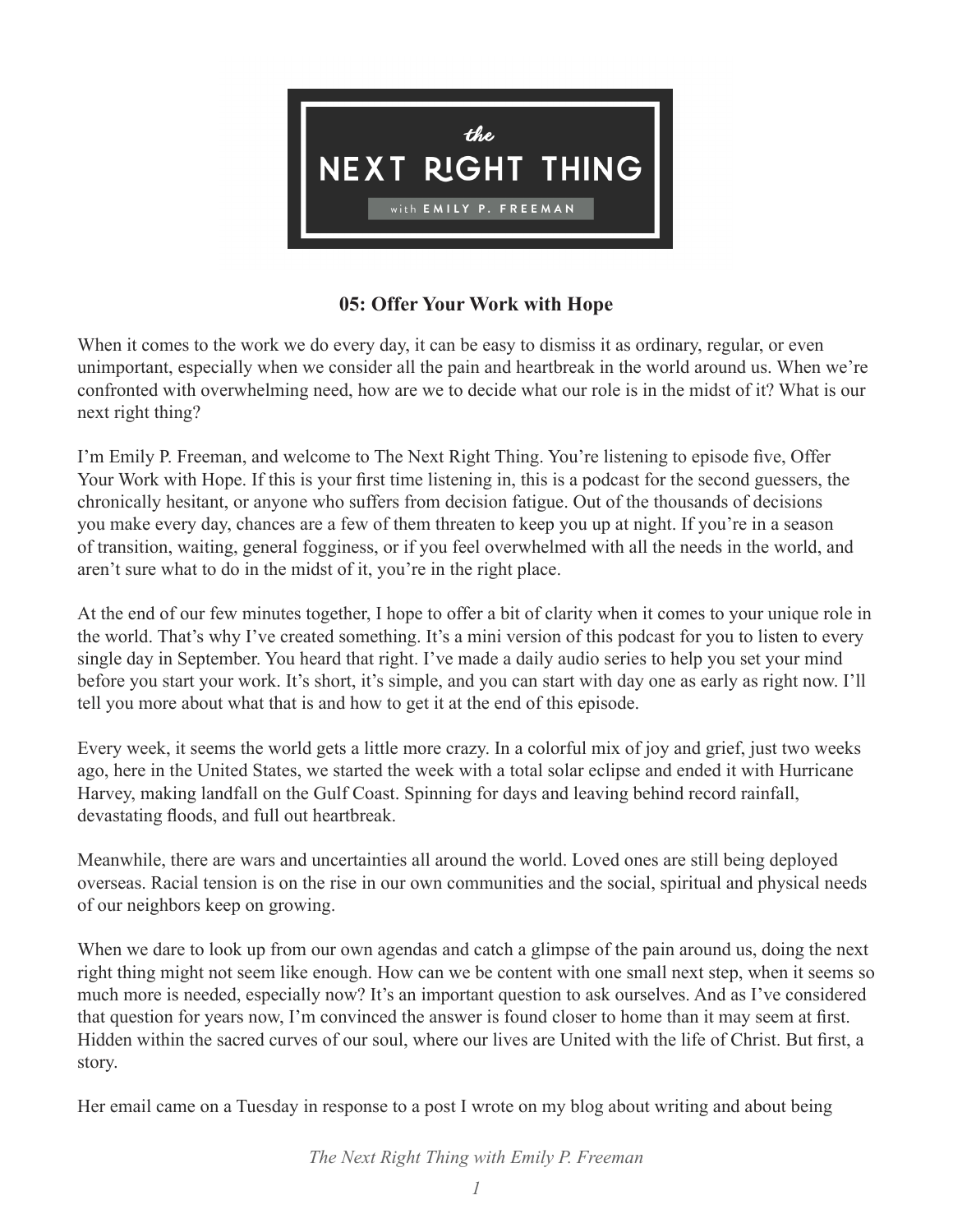open to what we each have to offer. She was kind, she was normal. She spoke of her college degree, her marriage after she graduated, her beautiful children and her full life. She spoke of her responsibilities and her lack of time. And then in the PS, she spoke of desire. "I have always wanted to write again," she said, "but I haven't much since childhood. Every time a friend writes something, I wish I were doing that."

I wrote her back and simply asked what was keeping her from writing. Her honest answer is one I haven't been able to forget. I can quote it word for word from memory. "This season of life won't necessarily afford me the pleasure of indulging in my wildest dreams." Those words struck me in that moment. First, because I understood where she was coming from. But something else happened in me as I read her words in that email. I felt a mix of emotions that took me awhile to figure out. On the one hand, I had deep compassion towards her, but I also had some questions because it was as if she was saying to me, "Look, I'm a grownup, now. I don't have the time or the luxury to consider what I most long for or what I uniquely have to offer."

She used the phrase, wildest dream, to describe her idea of writing. Wild dreams are usually reserved for things that will probably never happen, like taking a trip to the moon or winning an Oscar, but writing as a wild dream, that's something to pay attention to. I love her answer because she put into words what so many people feel. There is a real pole between exploring those things that make us come alive, while at the same time being present to our responsibilities and our life stages.

But why do we so often assume that pursuing those things we want to pursue can only be done at the expense of our responsibilities. That may sometimes be true, but it isn't automatically true. Why can't we recognize and embrace the connection between the kind of art we long to make and the reality of our truest identity? What if you desire to do a particular thing, because God created you in a particular way. Not to tease you or to make you miserable, but to actually mold you into becoming more like him, for his glory and the benefit of others. Could it be possible that the thing you most long for, the thing you notice and think about and wish you could do, is the thing you were actually made for and are being equipped to do. Could it also be possible that somewhere along the way, you got the message that to follow desire would be selfish when really it would be the opposite.

And when terrible things happen in the world, you are simply asked to wake up to that desire and do the next right thing and love. Could it be possible that there is not just one way you are made to move into this world, but a million little ways that God has made you to declare his glory in the world? Because, I don't know when to keep my big nose out of other people's business, when it comes to stuff like this, I asked this reader, some of those questions. Her answer, "It could be possible."

One of the biggest obstacles we face when it comes to doing creative work is our own idea about it. First, we make it fancy and second, we make it too hard. We make it so mysterious and we think of it as something that is outside of us. We make it such a big deal. In one way, I guess it is but if you keep it there, it will continue to be too big to touch. You fear you'll wreck it all up if you dare to reach for it. So you leave it up there in the clouds, sparkling just out of your reach. And it looks real pretty and you cower beneath it as if it were something too important for you to handle.

But you know what we call those things, that are placed up so high, that we have to bow down low beneath them? We call them idols and in a way, I'm sure we don't intend. Denying the art and the work we feel called to deep down, maybe the very thing that opens the door to making the work, the God, rather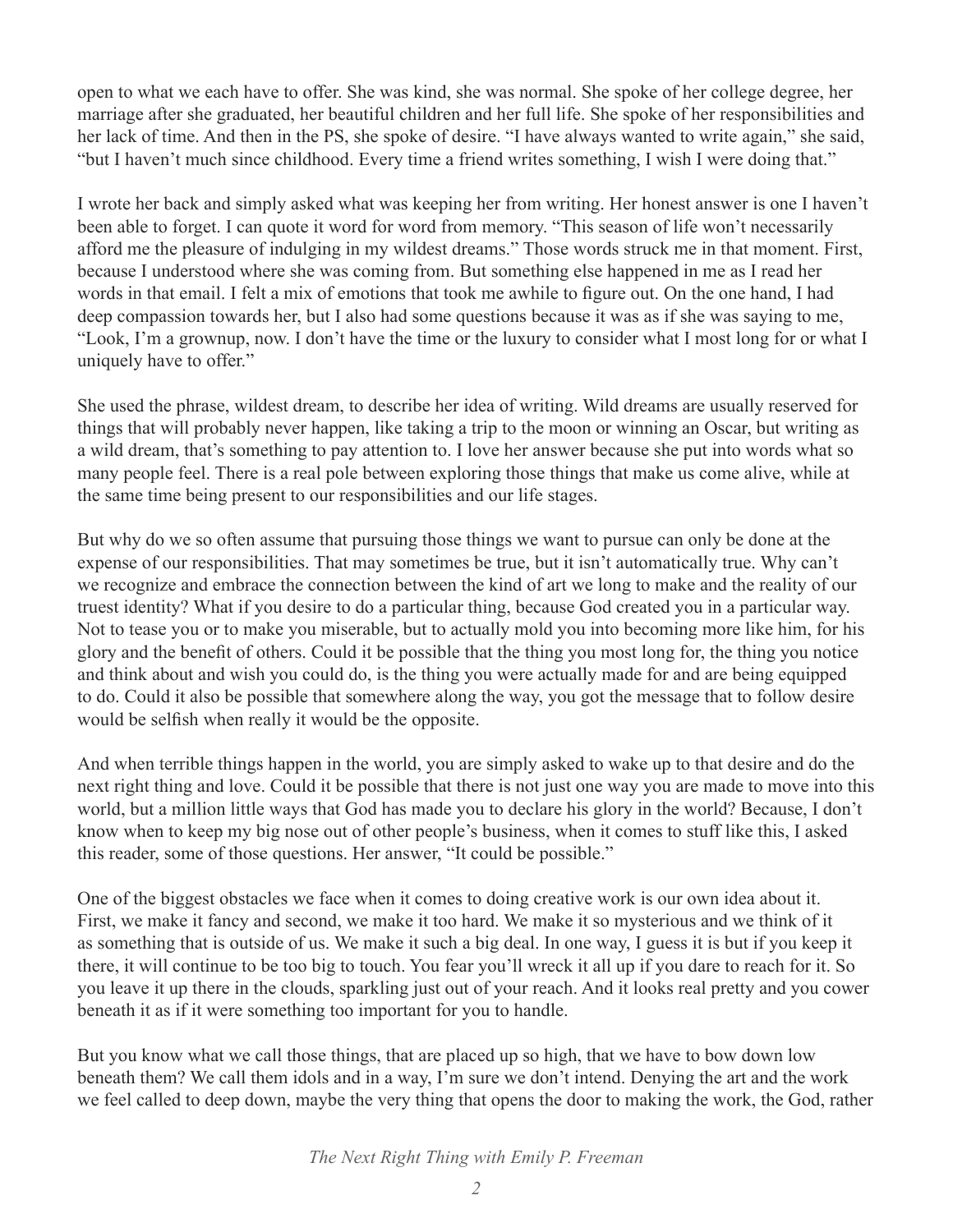than God himself. We revere and respect the artistic potential of a dream rather than recognizing God as the creator who simply gives the gift of co-creation to us.

The woman who sent that email spoke of her desire to write. But as a writer myself, I have to say that her words were about more than just the act of writing. She was talking about a desire to express herself fully as herself and something deep within her, since that writing played a part. The truth is you could replace that word writing with any number of things.

When I speak of desire here, it isn't merely a desire to pursue a particular job or hobby a project or vocation. It could be part of that, but that's not the whole, I'm speaking of a desire running deeper than that. It's a longing for truth, for love, for God and to honestly relate with others from the depths of who we most fully are. But what often happens is when we get a hint of that longing and that desire, instead of embracing it, we often run from it.

Is desire tucked away, somewhere inside you, hidden in the shadows of your soul? Is there something you have in mind that you've been putting off for weeks, months, years? Could it carry important hints about your design? Is there something you've been wanting to try in your classroom or with your coworkers or in that project you've been working on, but you are so afraid it might not work that you keep denying it, putting it off and pushing it away.

What if you decided to stop making it a big thing and just explored it already? What if exploring it could help you become more fully yourself, no matter the outcome. What if that insight, perspective, skill or burden you have, has been given to you by God so that you could give it away to someone else? And that is where the hope of the Gospel becomes real. Because when we see the neediness of a broken world, generally one of two things will happen. It will either wake us up, or it will shut us down.

This simple and honest email exchange with the woman who had the heart of a writer is a small and somewhat imperfect example of how we are used to shutting down when it comes to desire. If that is our practice, how much more than, will we want to shut down when it comes to pain and suffering. Listen to the words of Henri Nouwen in his book Here and Now.

"The more I think about the human suffering in our world and my desire to offer a healing response, the more I realize how crucial it is to not allow myself to become paralyzed by feelings of impotence and guilt. More important than ever, it is to be very faithful to my vocation. To do well, the few things I am called to do and hold onto the joy and peace they bring me. I must resist the temptation to let the forces of darkness, pull me into despair and make me one more of their many victims."

Henri Nouwen dared to say that in the face of human suffering, it is more important than ever to be faithful to our vocation, to our unique offerings. If I may use a word many of you might not associate with your own work, it's more important than ever to make art.

We don't turn our heads and hearts away from the suffering. Instead, we turn towards it in the presence of Christ. We dare to listen to our own desire and we take the next step that makes sense. We offer what we hold in our hands. We grieve when it all gets to be too much, but we also swallow down joy in big breathless gulps, because that is the state of things. We carry the presence of Christ with us, wherever we go, because where is compassion found, if not in our eyes, our hands, our embrace? An artist is simply